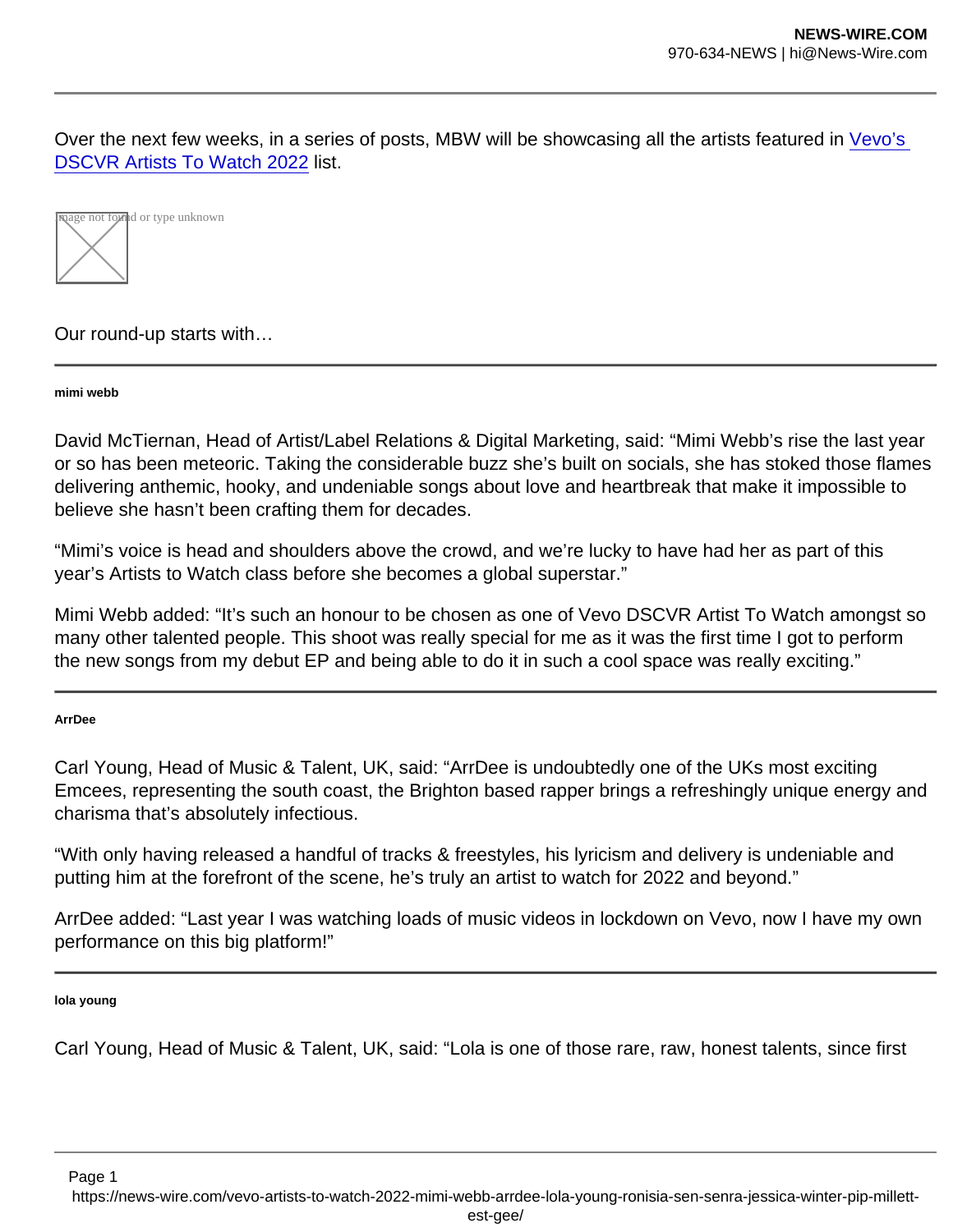hearing 6 Feet Under a year ago I've been captivated ever since. She's a real storyteller and speaks to her audience in a genuine way, commanding attention with striking vocals and infectious charisma and wit. I'm delighted to have Lola as a DSCVR Artist To Watch for 2022 and can't wait to see what she brings for many years to come."

Lola added: "I'm thrilled to be a vevo DSCVR Artist to watch. I feel so happy to have been picked. I've been watching these for ages, and now I'm doing one: mad!"

**ronisia**

Lyva Corvo, Manager, Talent & Label Relations, said: "I have been so impressed by Ronisia's captivating rhythm and her ability to subdue her audience with her charm and delicate vocals.

"She possesses an effortless brand of love ballads that goes straight to the heart. She has what it takes to become the next French R&B superstar, and I can't wait to see her progress in 2022."

Ronisia added: "I'm so glad to be part of Vevo DSCVR Artists To Watch for 2022. There are so many talented artists, it's an honor to be among them. And what a pleasure to play my new track in this amazing studio."

## **SEN SENRA**

Chiara Hellquist, Manager, Talent & Label Relations, Spain, said: "Don't let Sen Senra's laid-back appearance fool you, the Galician artist possesses an innate strength to trap you and leave you in limbo with his melodies. His unclassifiable music, his delicate lyrics and even his expertise in choosing his collaborators will take him very, very far. We can't wait to see what 2022 will bring."

Sen added: "It's an honor to perform my songs in such a cool space like Vevo DSCVR Artists To Watch 2022. Hope you enjoy it!"

## **jessica winter**

Alex Morley, Music & Talent Manager, said: "2020's debut EP, Sad Music, gave us a taste of Jessica Winter's extraordinary talent, but the brilliantly titled new EP, More Sad Music, is an undeniable step forward from London's producer, songwriter and singer.

"She is creating epic, synth drenched, alt-pop that is in equal part heart-wrenching and up-lifting. Sadness has never sounded so good!"

Jessica added: "I'm excited to have been selected by Vevo to be a part of their DSCVR Artists To Watch